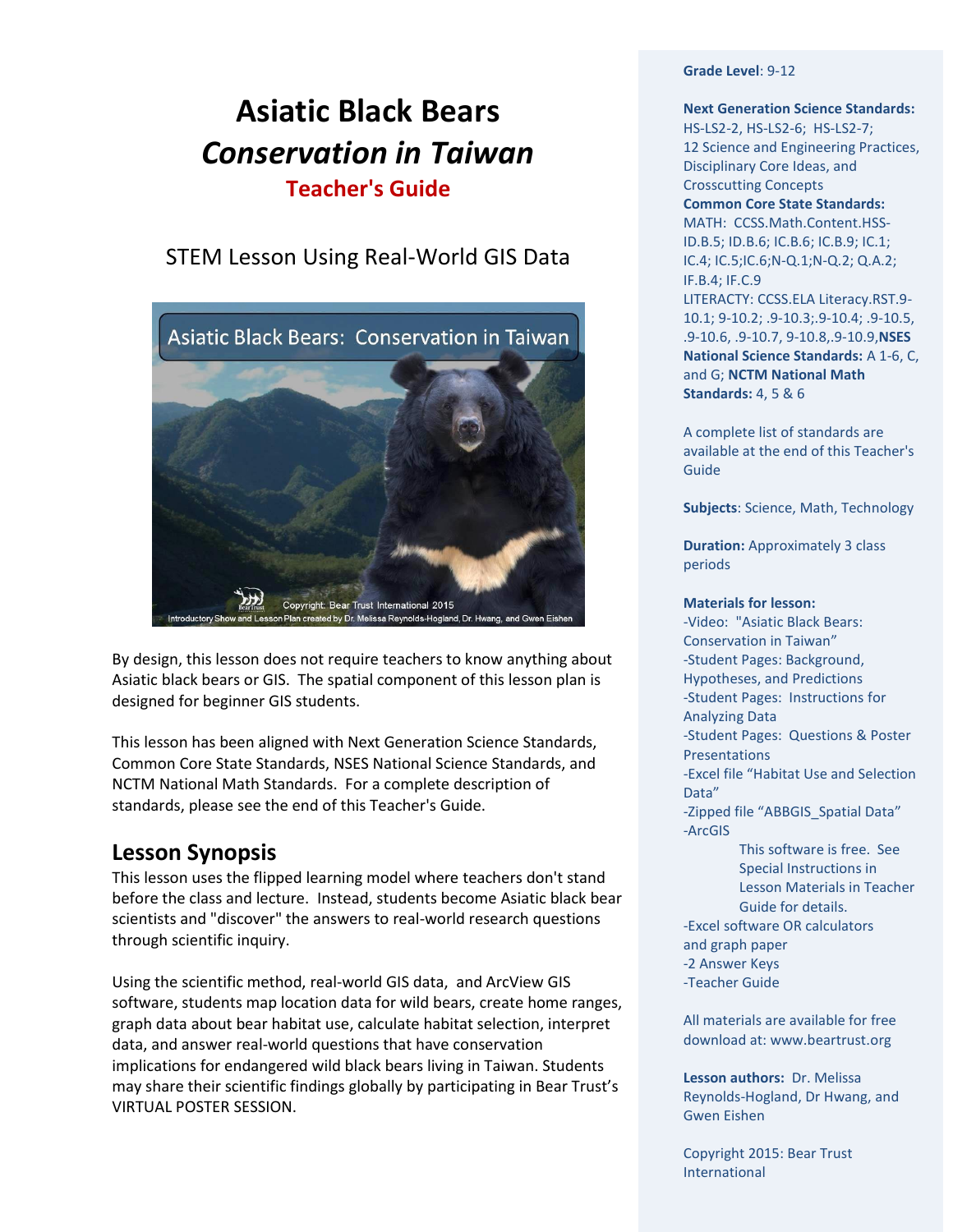# **Asiatic Black Bears Conservation in Taiwan**

Written by Dr. Melissa-Reynolds Hogland, Dr. Hwang, and Gwen Eishen Printed by Bear Trust International, 2015 Photo image of landscape in this Teacher Guide provided by Dr. Hwang Photo image of bear in this Teacher Guide provided courtesy of Shutterstock

### A Bear Trust International Conservation Education Publication

Published by Bear Trust International 2015

This lesson plan, in its electronic form, is provided at no charge to educators, youth, and the public thanks to the generosity of **Dr. Mei-Hsiu Hwang** who wrote the corresponding story and provided some of her real-world data to us that we translated into a lesson plan. We also thank the following sponsors:

Bear Trust International Hudson Farm Foundation M.J. Murdock Charitable Trust Puelicher Foundation

Copyright © 2015 Bear Trust International All rights reserved. For the purpose of education, all materials for this lesson are available for free download on the Bear Trust International website: [www.beartrust.org](http://www.beartrust.org/)

Other organizations are welcome to use this lesson for non-commercial outreach upon written permission from Bear Trust International.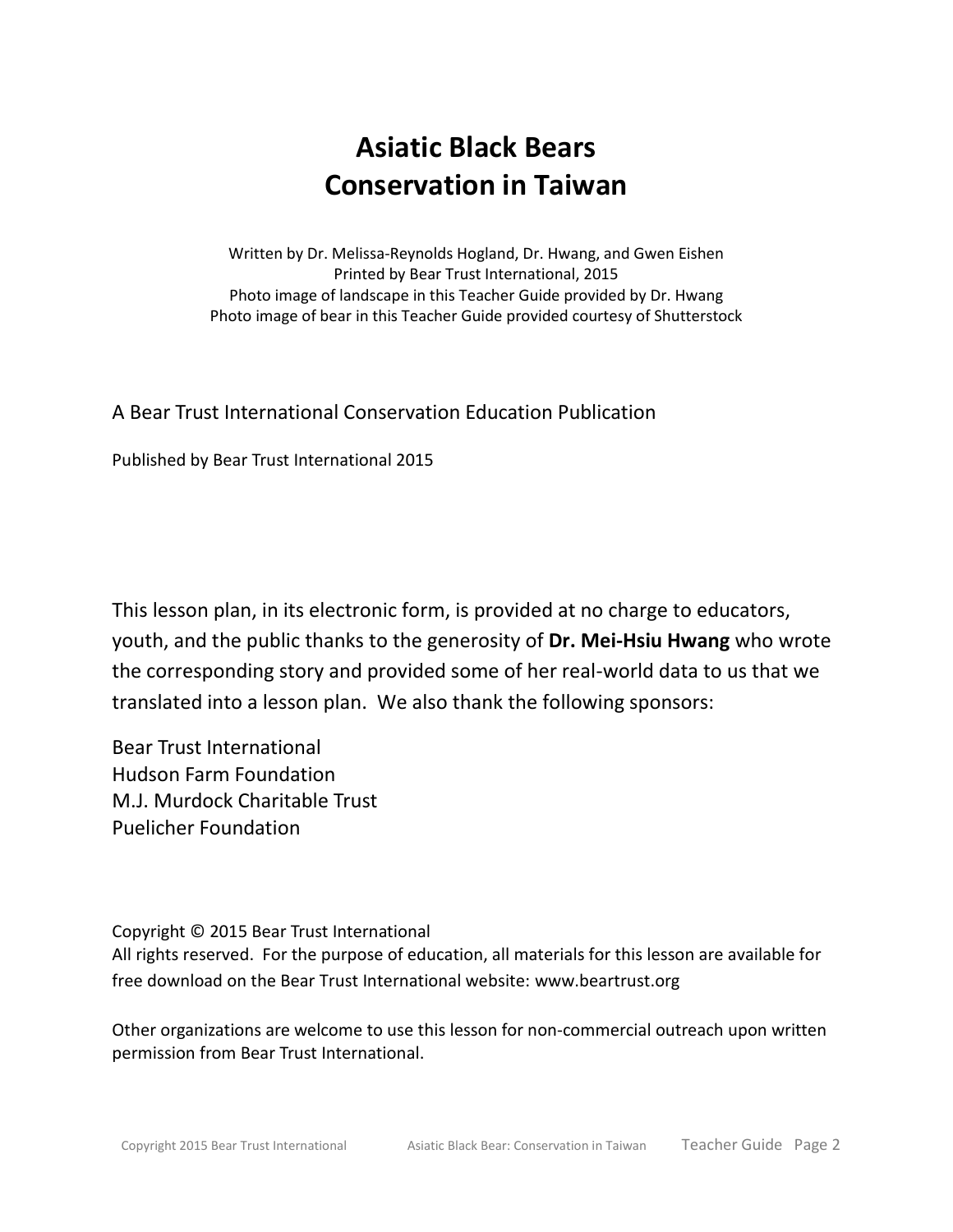### **Lesson Objectives**

- 1. Students will actively participate in the process of scientific discovery, using real-world data from research done on wild Asiatic black bears in Taiwan.
- 2. Students will develop hypotheses, develop predictions, analyze predictions using real data, interpret analyses, draw conclusions, and share findings with their peers.
- 3. Students will analyze and interpret data, using models and digital tools.
- 4. Students will learn and use GIS technology skills to estimate home ranges for wild research bears and answer the real-world question, "is the biggest reserve in Taiwan large enough to support the endangered subspecies of Asiatic black bears?"
- 5. Students will use mathematics and computational thinking to calculate habitat selection (using Ivlev's Electivity Index; equation provided) and habitat use by wild bears. Students will create bar graphs and critically evaluate/interpret graphs and tables.
- 6. Students will use mathematical representations of phenomena to support explanations.
- 7. Students will construct explanations supported by multiple and independent studentgenerated sources of evidence.
- 8. Students will use equations (all equations are provided) and real-world data to calculate missing information in tables, graph the data, and analyze/interpret results.
- 9. Students will hone skills in communication as they engage in a range of collaborative discussions.
- 10. Students will present findings to their peers( via in-class presentations and discussions, and through a virtual poster session), emphasizing important facts with relevant evidence.
- 11. Students will work individually and cooperatively as they solve problems, construct explanations, hone critical thinking skills, and design solutions.
- 12. Students will learn that poaching and habitat degradation are the two most important issues facing the conservation of Asiatic black bears.

# **Acknowledgements**

Special thanks to Dr Mei-Hsiu Hwang for sharing some of her research data with Bear Trust International and for her dedication to the conservation of wild Asiatic black bears.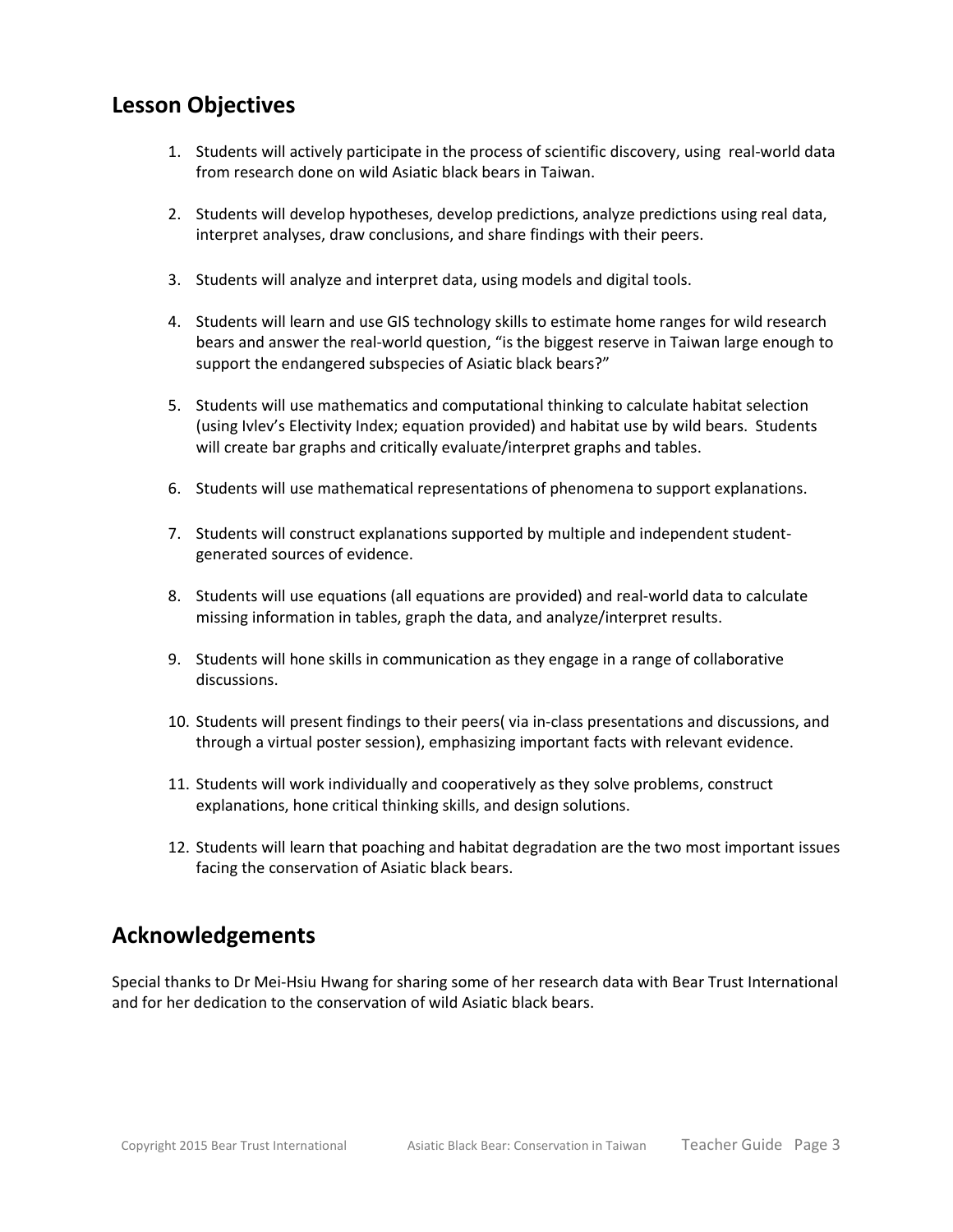# **Lesson Materials**

All lesson materials are available for free download on Bear Trust International's website: **www.beartrust.org**

- Introductory video: *"Asiatic Black Bears: Conservation in Taiwan"*
- Teacher Guide (i.e., the guide you are reading)
- "Student Pages: Background, Hypotheses, and Predictions"
- "Student Pages: Instructions for Analyzing Data"
- "Student Pages: Questions and Poster Presentations"
- Excel Data File: "Habitat Use and Selection Data"
- Spatial Data File: "ABBGIS Spatial Data" (zipped for easy download)
- Answer Keys
	- $\circ$  "ANSWER KEY: Habitat Use and Selection", an excel file which provides all graphs and missing cell values in the excel data set about habitat use and selection
	- o "ANSWER KEY to Student Questions", a word document
- Excel graphing software, or graph paper and calculators for each student
- SPECIAL INSTRUCTIONS:
	- $\circ$  If your school has a SCHOOL CAMPUS LICENSE for ESRI products, then you already have the necessary software to use this lesson plan. If your school does not have a SCHOOL CAMPUS LICENSE for ESRI products, then you can download the software "ArcGIS for desktop" for a free 60-day trial. [http://www.esri.com/software/arcgis/arcgis-for](http://www.esri.com/software/arcgis/arcgis-for-desktop/free-trial)[desktop/free-trial](http://www.esri.com/software/arcgis/arcgis-for-desktop/free-trial)
	- o If you are a **Montana school** you already have permission to use ArcMap for education at no cost. Contact Melissa Reynolds-Hogland for instructions on how to access it.

# **Background Information for Teachers**

There are 8 species of bears worldwide: American black bear, Asiatic black bear, brown bear, giant panda bear, polar bear, sloth bear, spectacled bear, and sun bear. Of these 8 species, 6 are listed as Endangered or Vulnerable (not endangered, but facing high rate of extinction in the wild) by the International Union for Conservation of Nature (IUCN). Only the American black bear and brown bear are considered species of Least Concern globally.

For this lesson plan, your students will be using real-world data from the **first** bear capture study ever done in Taiwan on wild Formosan black bears (*Ursus thibetanus formosanus*), an endangered subspecies of the Asiatic black bear (*Ursus thibetanus* ). During 1998-2000, Dr. Mei-Hsiu Hwang and her research team trapped, collared, and tracked wild Formosan black bears to determine whether or not Yushan National Park, the largest national park in Taiwan at the time of this study, was large enough to support the resident Formosan black bears. Dr. Hwang also wanted to evaluate habitat use by these wild bears.

In Taiwan, protected areas are considered critical to conserving endangered species like the Formosan black bears. Yushan National Park is an ecologically protected area where hunting is not permitted. Very little human activity occurs inside the Park. Although it is illegal to hunt Formosan black bears anywhere in Taiwan, bears that travel outside the boundaries of Yushan National Park face relatively greater risk of mortality due to poaching.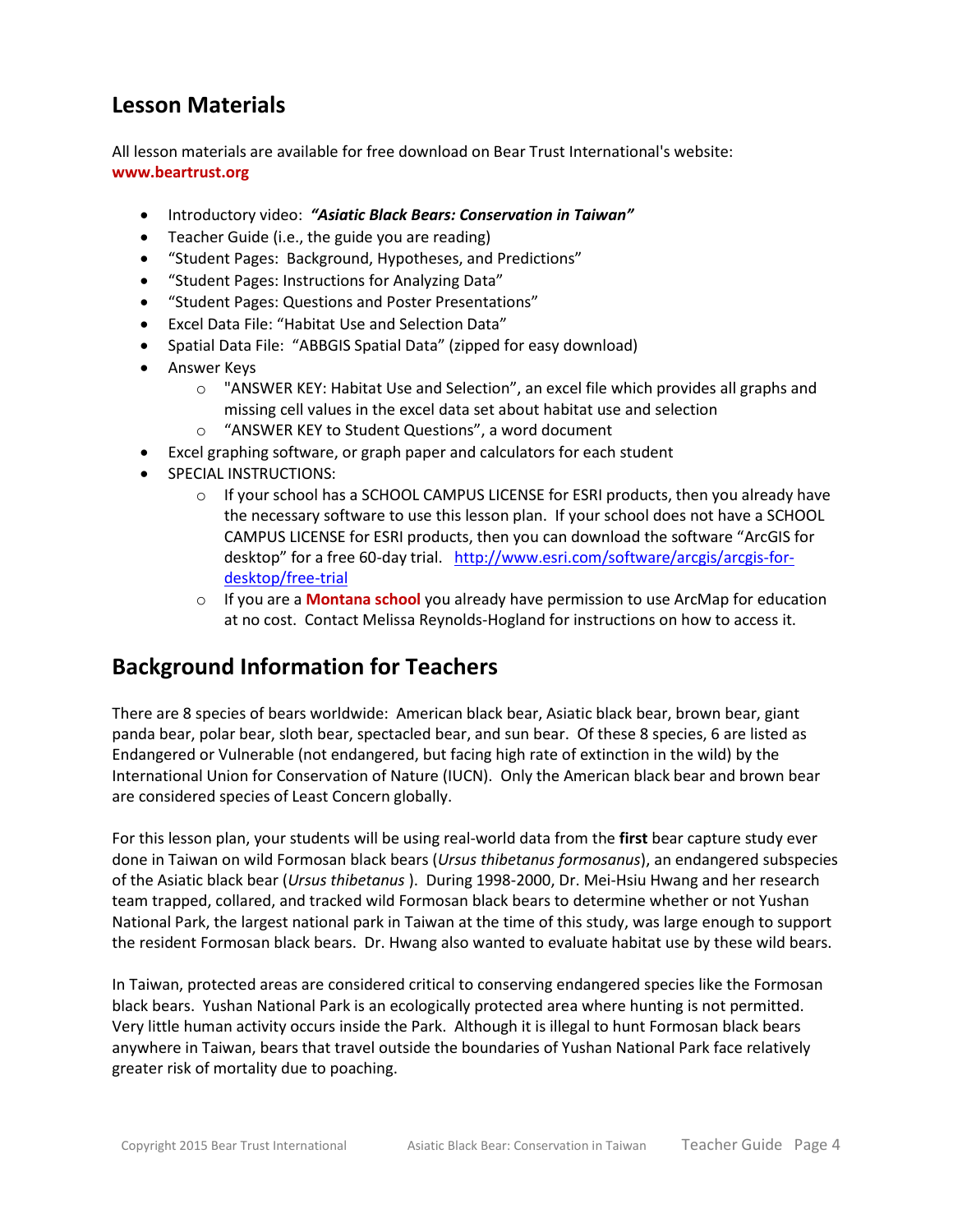Before Dr. Hwang did her research, no one really knew if Yushan National Park was big enough to support the endangered bears. Protected areas will only be effective if they can provide the habitat and spatial needs of the animals you are trying to conserve. In this particular case, if Yushan National Park did not provide all the resources that Formosan black bears needed, then bears might travel outside the park where mortality risk is higher due to poaching.

Major Threats to Asiatic Black Bears: Illegal hunting and trade of bear parts, along with habitat degradation, are the two primary threats to the persistence of these bears. Although it is illegal to hunt, capture, or kill these bears in most places, it's difficult to enforce regulations owing to lack of funding, lack of conservation commitments among some managers and the public in some areas, and low accessibility of bear habitat for patrolling.

### **SIZE OF THE DATA SET**

It's important to mention that the data set on Formosan black bears your students will be using is small relative to many data sets from research studies on bears in the US and Europe (e.g., American black bears, brown bears, polar bears). Research funding for bear species found in US and in Europe, and for giant panda bears, has been relatively more abundant than that for bear species like Asiatic black bears, spectacled bears, sun bears, and sloth bears. The four latter bear species are all listed as vulnerable owing to fragmented, small population sizes and decreasing numbers due to continuous human-caused threats. For most vulnerable species, their populations occur in low densities, animals are wary, and they live in remote places that are difficult for scientists to access. For these reasons, it is extremely difficult to collect data on most vulnerable species, including the Formosan black bears in Taiwan.

For the study that your students are evaluating, Dr. Hwang and her crew were able to capture 15 bears. For 5 of these bears, Dr. Hwang was not able to collect adequate location data for analyses. Why? Several reasons, including possible collar breakage, possibility of bears moving out of receiver range, and possibility of mortality by illegal hunting.

Dr. Hwang was able to use bear location data from 10 bears for her analyses. Your students will evaluate 5 of those 10 bears. Many North American scientists strive to collect data on at least 30 individuals of a population to meet statistical assumptions. In this particular study, Dr. Hwang and her crew were limited by several constraints:

1) the Formosan black bears have a very low population density so it is difficult to even find them

2) the Formosan black bears are very wary so it's difficult to catch them

3) the rugged terrain makes it very difficult to hike into bear habitat and then track bears when they are collared

The bottom line is this: it is extremely difficult to capture and track Formosan black bears. Just to hike into the study area took 3-4 days. That Dr. Hwang captured any bears at all is an amazing feat!

Conservation of vulnerable and endangered species for which populations are very small and difficult to track is complex. Dr. Hwang is dedicated to the conservation of Asiatic black bears. To this aim, one of her goals is to use the best science available to learn about habitat needs of these bears. The hope is that if we better understand habitat and spatial needs, we will be better able to conserve these amazing animals.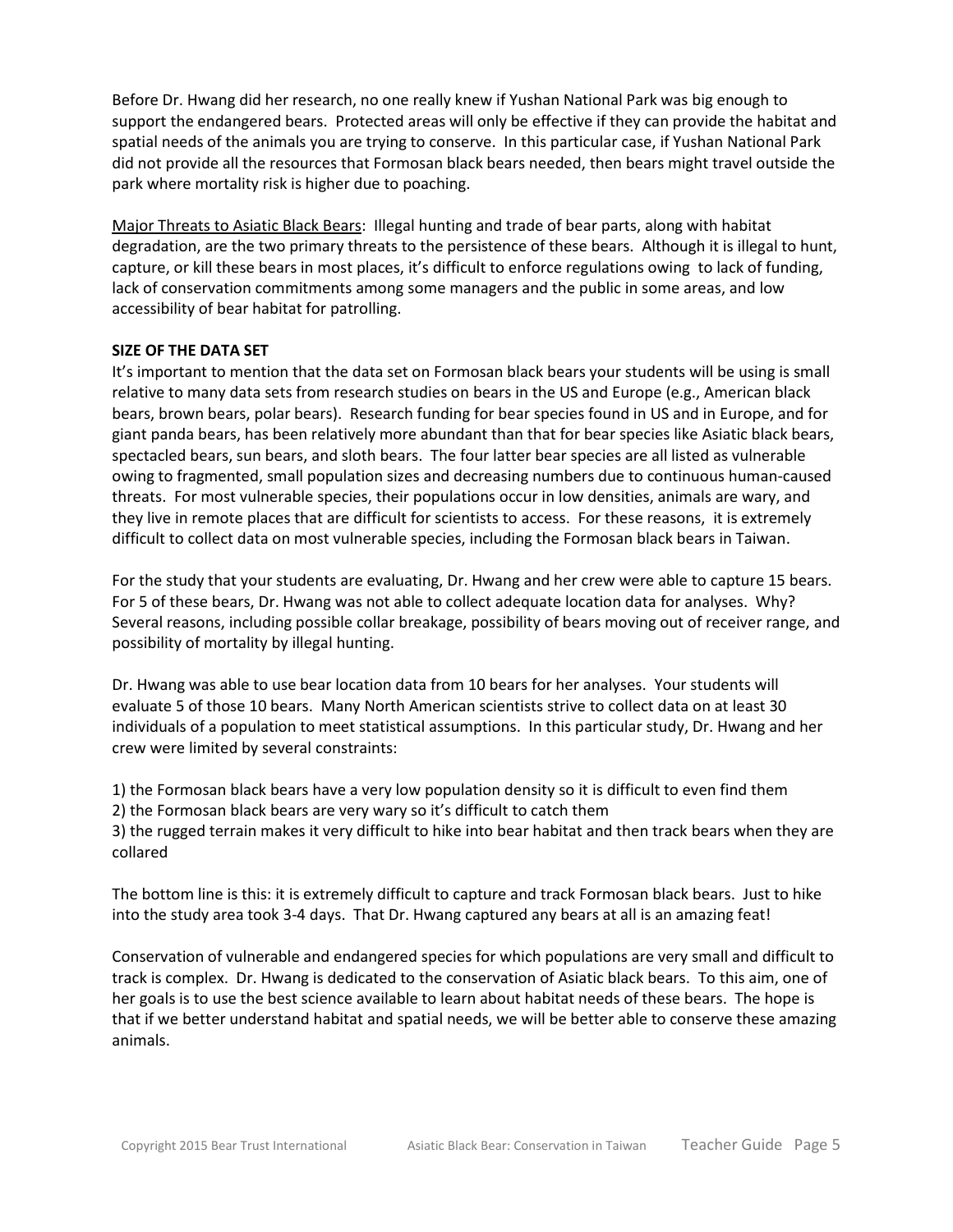# **Lesson Procedure**

**1.** Show your students the Introductory Video called *"Asiatic Black Bears: Conservation in Taiwan"*

You can either present the short video to the entire class, or assign it as homework.

**2.** At the conclusion of the video, tell your students that they are now Asiatic black bear scientists using real-world data and GIS. Assure them that they don't need to know anything about GIS to successfully complete this task. All the instructions are provided for them.

Tell your students that they need to work through the entire scientific process to answer the question, "is Yushan National Park big enough to support the Asiatic black bear population?". Tell them that they will also be evaluating habitat use and habitat selection by the wild bears.

Because your students will be scientifically evaluating the real-world data collected by Dr. Hwang and her field crew, they will need to use the scientific process, which includes at least the following steps:

- 1. Develop Hypotheses
- 2. Use hypotheses to develop predictions
- 3. Design a scientific study to rigorously evaluate predictions
- 4. Collect data
- 5. Analyze and evaluate data
- 6. Use results from data evaluation to draw conclusions, and to inform new hypotheses
- 7. Share findings with peers, scientists, and the public

You can tell them, "Unfortunately, we don't have time to design field studies, determine statistical estimators, and tromp around in the mountains of Taiwan to collect these data. Dr. Mei-Hsiu Hwang and her research team already did that fun stuff! Lucky for us, Dr. Mei has shared her data with you, so your students can participate in Steps 1, 2, 5, 6, and 7".

**3.** Hand out " Student Pages: Background, Hypotheses, and Predictions" to each student. If your students have experience developing hypotheses and corresponding predictions, then this step will take about 2 minutes. If your class does not have experience with hypothesis and prediction development, you may need to spend a little time helping them come up with appropriate hypotheses and predictions that they can test with their data.

**4.** When students have completed the Hypothesis and Prediction pages, hand out the "Student Pages: Instructions for Analyses" AND the Student Pages "Questions and Poster Presentations". Tell them they will be working on Hypothesis 1 first and provide them the data file called "ABBGIS Spatial Data". Provide them access to ArcMap (to download for free see "special instructions" in the "materials needed" section above). Tell them to work independently, following the instructions for the GIS analyses. The GIS instructions are designed for beginner GIS users. Your students should have a lot of fun!

Go around to each student and make sure they are on the right track. You have all the answers to the GIS questions in your answer key.

**5.** When students have completed the GIS Analyses, make sure they have answered the corresponding questions relative to their GIS analyses in their "Student Pages: Questions and Poster Presentations".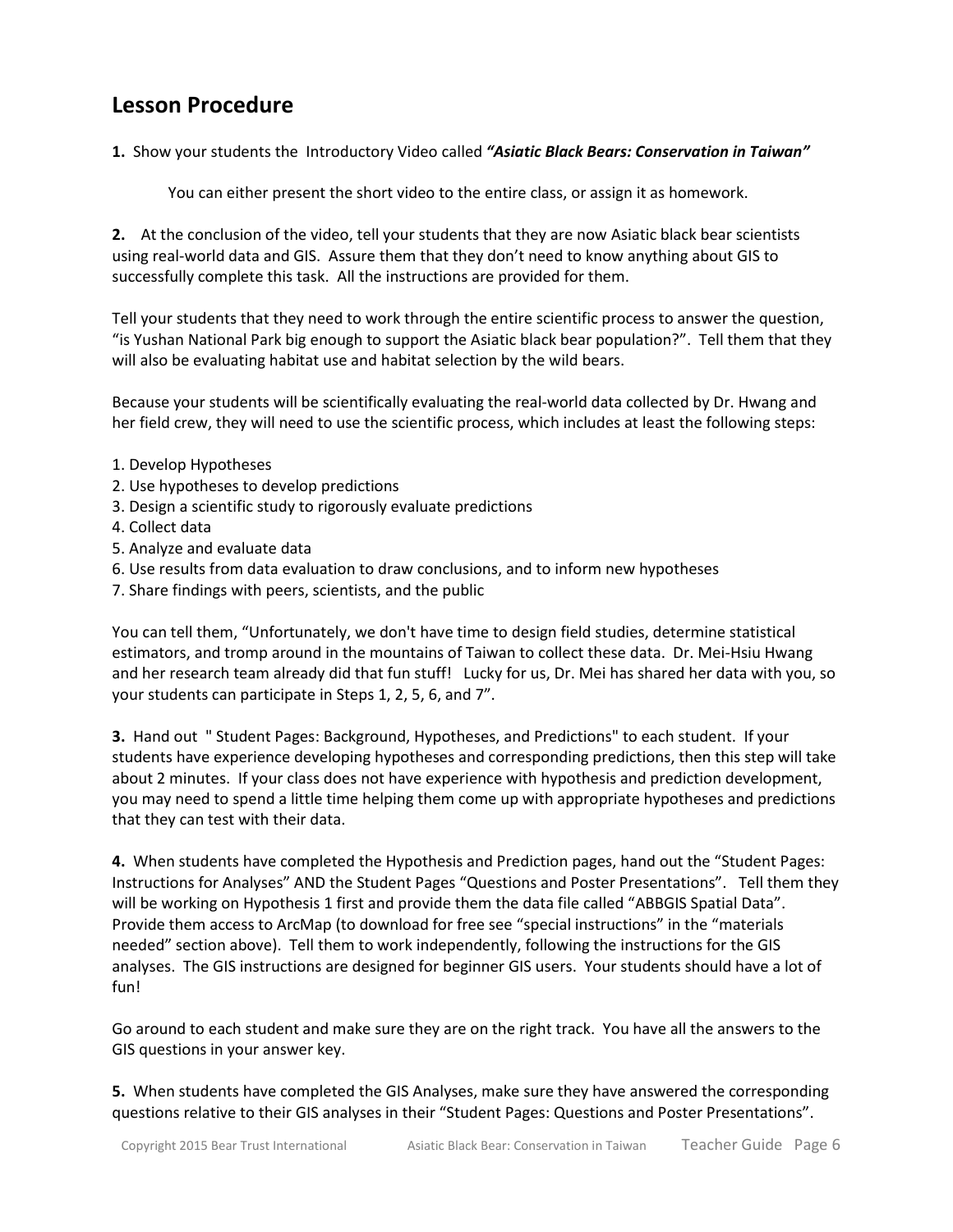**6.** When students have completed answering their GIS questions, tell them to begin working on analyses for Hypothesis 2. Give your students access to the excel data file to your students called "Habitat Use and Selection Data". For this activity, students will be using real-world data in a table to create a graph showing habitat use by bears. They will also be using an equation and real-world data to calculate estimates of habitat selection.

Go around to each student and make sure they have created the correct graph and completed the habitat selection table correctly (look in the excel file "Habitat Use and Selection Answer Key", which provides the graph and completed table with correct equation values). If their graphs or tables are not correct, help them complete them to ensure they have the correct results from which to draw conclusions and present findings.

**7.** When students have completed the Analyses for Habitat Use and Selection, make sure they have answered the corresponding questions relative to their analyses in their "Student Pages: Questions and Poster Presentations".

**8.** Next, tell your students that the last step in the scientific process is to share findings with peers and the public. One way that real scientists share findings is at scientific conferences and meetings, during which scientists give presentations and participate in scientific poster sessions. You can hold a classroom scientific conference, where your students share their posters. In addition, you can ask you students to share findings beyond the classroom via the Bear Trust Virtual Poster Session. In their "Student Pages: Questions and Poster Presentations", students are provided instructions on what they should include in their posters.

Send completed posters for the Virtual Poster Session to: melissa@beartrust.org

**9.** As a wrap up to this lesson, you can have your students engage in a discussion about this real-world conservation topic. Discuss the answers to their questions from their "Student Pages: Questions and Poster Presentation". Several of the questions in the Student Pages make great jumping off points for in-depth classroom discussions. Remember, you have all the answers to these questions in your Answer Key.

Some additional potential guiding questions include:

- What did you learn about Asiatic black bears?
- What are the 2 most important conservation issues facing this species?
- What can we do to help conserve these wild bears?
- Is the Yushan National Park big enough to support the resident Asiatic black bears that live in/near the Park?
- What implications does your findings have for the conservation of these bears?
- What limitations did Dr. Mei Hwang face with her field research?
- Why was she able to collar and track only 10 bears for this work? What implications does this small sample size have for the conclusions?
- What additional information might you need to make stronger conclusions about findings from your analyses?
- If you were to design a field study on wild bears anywhere, what questions would you ask and how would you design your study?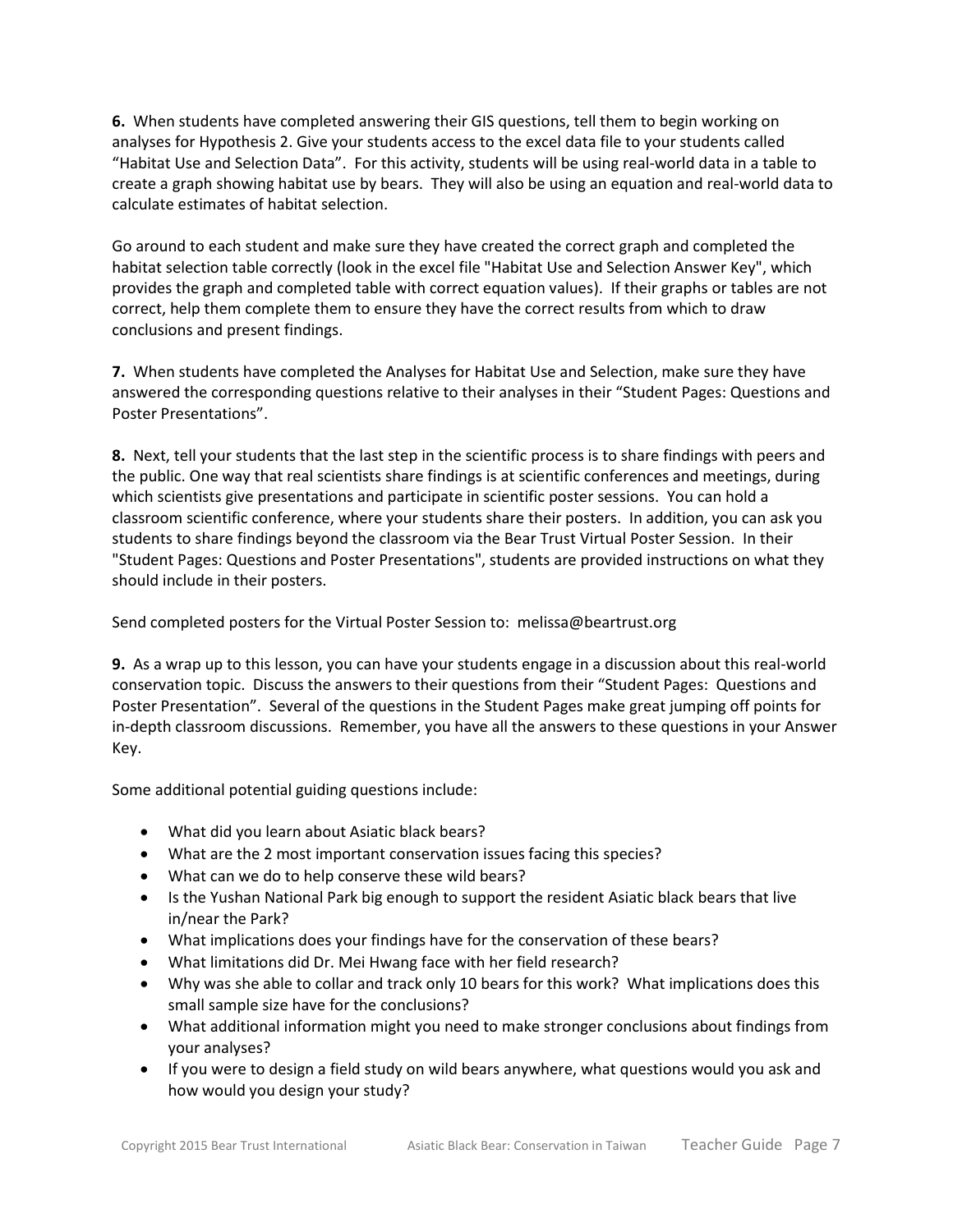Note: this lesson is specifically designed using the flipped learning model. Rather than asking teachers to lecture, we ask students to discover the answers and share findings. As such, most of the informational content (including definitions and explanations) are included in the Student Pages and in the Datasets. For example, in the excel data set, definitions are provided for column headings and for other terms.

# **Next Generation Science Standards: High School**

### **Performance Expectations:**

HS-LS2-2: Use mathematical representations to support and revise explanations based on evidence about factors affecting biodiversity and populations in ecosystems of different scales

HS-LS2-6 : Evaluate claims, evidence, and reasoning that the complex interactions in ecosystems maintain relatively consistent numbers and types of organisms in stable conditions, but changing conditions may result in a new ecosystem

HS-LS2-7: Design, evaluate, and refine a solution for reducing the impacts of human activities on the environment and biodiversity

### **Science and Engineering Practices:**

Asking questions and Defining Problems

Developing and Using Models

Using Mathematics and Computational Thinking

Constructing Explanations and Designing Solutions

Engaging in Argument from Evidence

Scientific Knowledge is Open to Revision in Light of New Evidence

Analyzing and Interpreting Data

### **Disciplinary Core Ideas:**

Interdependent Relationships in Ecosystems

Developing Possible Solutions

Ecosystem Dynamics, Functioning, and Resilience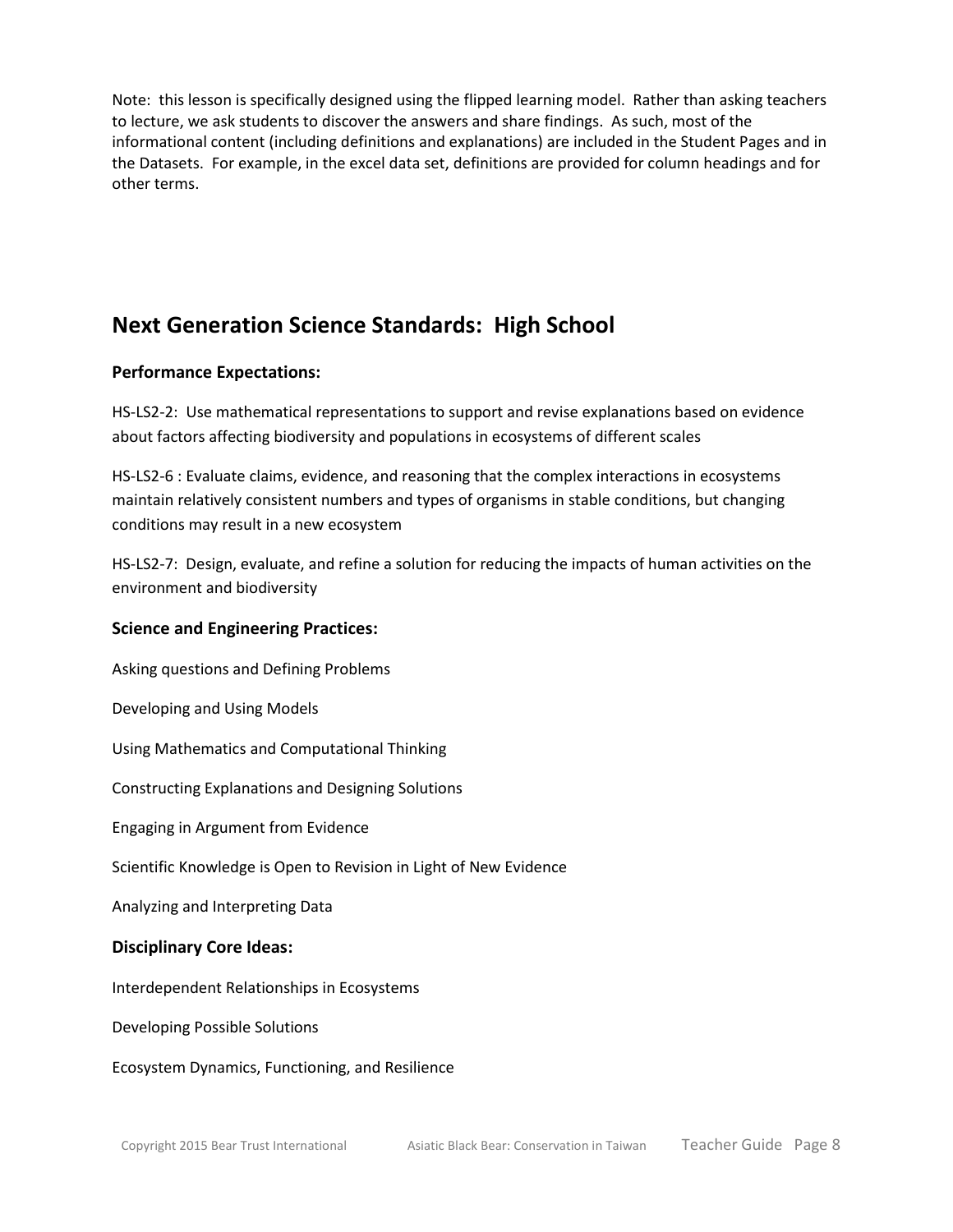### **Crosscutting Concepts:**

Cause and Effect

Systems and System Models

### **Common Core State Standards: Math**

[CCSS.Math.Content.HSS-ID.B.5:](http://www.corestandards.org/Math/Content/HSS/ID/B/5) Summarize categorical data for two categories in two-way frequency tables. Interpret relative frequencies in the context of the data (including joint, marginal, and conditional relative frequencies). Recognize possible associations and trends in the data.

[CCSS.Math.Content.HSS-IC.B.6:](http://www.corestandards.org/Math/Content/HSS/IC/B/6) Evaluate reports based on data.

[CCSS.Math.Content.HSS-IC.B.9:](http://www.corestandards.org/Math/Content/HSS/IC/B/6) Distinguish between correlation and causation.

CCSS.Math.Content.HSS-IC.1: Understand statistics as a process for making inferences about population parameters based on a random sample from that population.

CCSS.Math.Content.HSS-IC.4: Use data from a sample survey to estimate a population mean or proportion; develop a margin of error through the use of simulation models for random sampling.

CCSS.Math.Content.HSS-IC.5: Use data from a randomized experiment to compare two treatments; use simulations to decide if differences between parameters are significant.

CCSS.Math.Content.HSS-IC.6: Evaluate reports based on data.

CCSS.Math.Content.HSS- N –Q1: Use units as a way to understand problems and to guide the solution of multi-step problems; choose and interpret units consistently in formulas; choose and interpret the scale and the origin in graphs and data displays.

CCSS.Math.Content.HSS-N-Q2: Define appropriate quantities for the purpose of descriptive modeling.

[CCSS.Math.Content.HSN-Q.A.2:](http://www.corestandards.org/Math/Content/HSN/Q/A/2) Define appropriate quantities for the purpose of descriptive modeling.

[CCSS.Math.Content.HSF-IF.B.4:](http://www.corestandards.org/Math/Content/HSF/IF/B/4) For a function that models a relationship between two quantities, interpret key features of graphs and tables in terms of the quantities, and sketch graphs showing key features given a verbal description of the relationship

[CCSS.Math.Content.HSF-IF.C.9:](http://www.corestandards.org/Math/Content/HSF/IF/C/9) Compare properties of two functions each represented in a different way (algebraically, graphically, numerically in tables, or by verbal descriptions).

# **Common Core State Standard Connections: Literacy**

[CCSS.ELA-Literacy.RST.9-10.1:](http://www.corestandards.org/ELA-Literacy/RST/9-10/1/) Cite specific textual evidence to support analysis of science and technical texts, attending to the precise details of explanations or descriptions.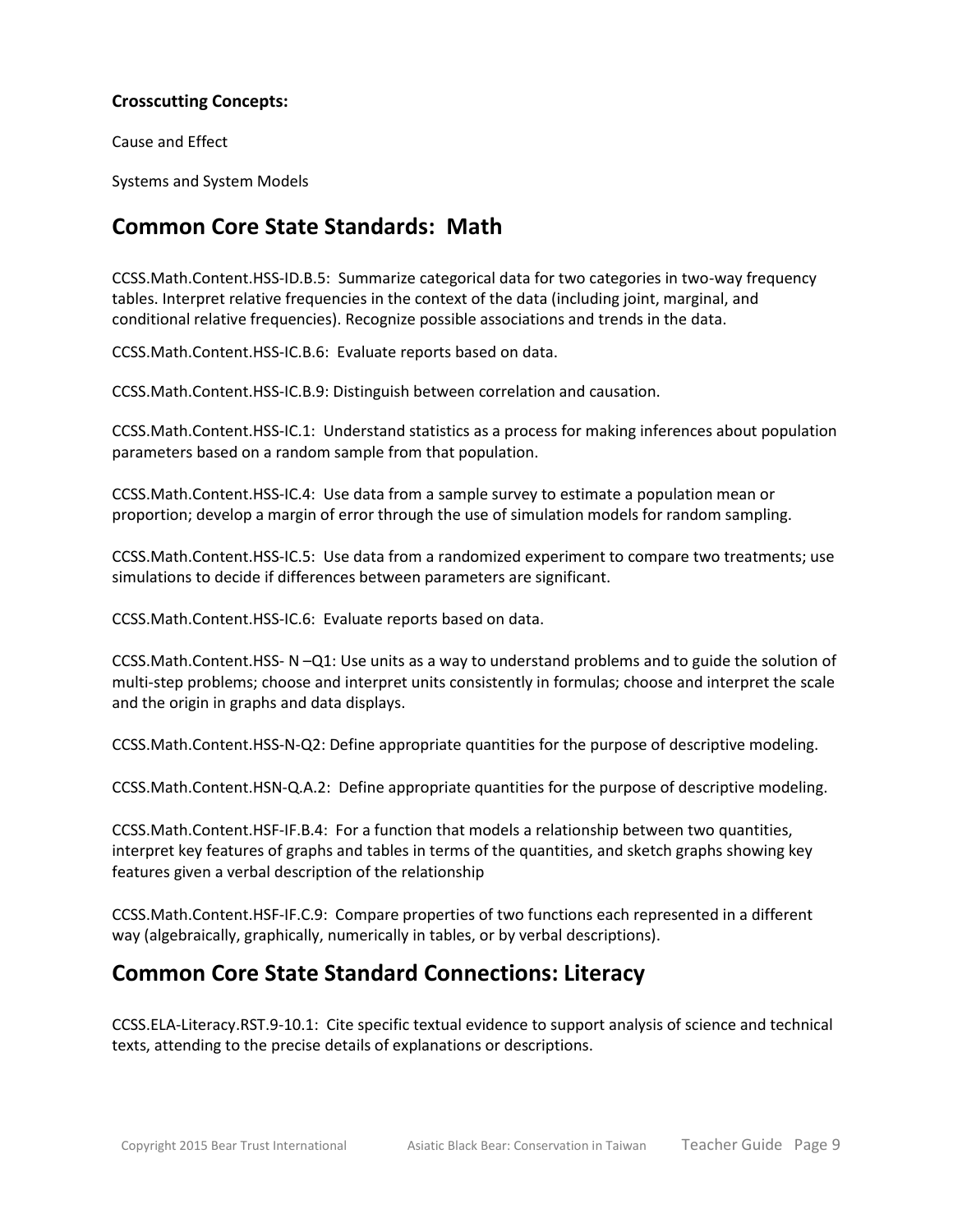[CCSS.ELA-Literacy.RST.9-10.2:](http://www.corestandards.org/ELA-Literacy/RST/9-10/2/) Determine the central ideas or conclusions of a text; trace the text's explanation or depiction of a complex process, phenomenon, or concept; provide an accurate summary of the text.

[CCSS.ELA-Literacy.RST.9-10.3:](http://www.corestandards.org/ELA-Literacy/RST/9-10/3/) Follow precisely a complex multistep procedure when carrying out experiments, taking measurements, or performing technical tasks, attending to special cases or exceptions defined in the text

[CCSS.ELA-Literacy.RST.9-10.4:](http://www.corestandards.org/ELA-Literacy/RST/9-10/4/) Determine the meaning of symbols, key terms, and other domainspecific words and phrases as they are used in a specific scientific or technical context

[CCSS.ELA-Literacy.RST.9-10.5:](http://www.corestandards.org/ELA-Literacy/RST/9-10/5/) Analyze the structure of the relationships among concepts in a text, including relationships among key terms (e.g., *force, friction, reaction force, energy*).

[CCSS.ELA-Literacy.RST.9-10.6:](http://www.corestandards.org/ELA-Literacy/RST/9-10/6/) Analyze the author's purpose in providing an explanation, describing a procedure, or discussing an experiment in a text, defining the question the author seeks to address.

[CCSS.ELA-Literacy.RST.9-10.7:](http://www.corestandards.org/ELA-Literacy/RST/9-10/7/) Translate quantitative or technical information expressed in words in a text into visual form (e.g., a table or chart) and translate information expressed visually or mathematically (e.g., in an equation) into words.

[CCSS.ELA-Literacy.RST.9-10.8:](http://www.corestandards.org/ELA-Literacy/RST/9-10/8/) Assess the extent to which the reasoning and evidence in a text support the author's claim or a recommendation for solving a scientific or technical problem.

[CCSS.ELA-Literacy.RST.9-10.9:](http://www.corestandards.org/ELA-Literacy/RST/9-10/9/) Compare and contrast findings presented in a text to those from other sources (including their own experiments), noting when the findings support or contradict previous explanations or accounts.

# **NSES National Science Standards**

Standard A: Science as Inquiry 1-6

- 1. Identify questions and concepts that guide scientific investigations (STEM)
- 2. Design and conduct scientific investigations (STEM)
- 3. Use technology and mathematics to improve investigations and communications (STEM)
- 4. Formulate and revise scientific explanations and models using logic and evidence (STEM)
- 5. Recognize and analyze alternative explanations and models (STEM)
- 6. Communicate and defend a scientific argument (STEM)

Standard C: Life Science 6; Students will understand the behavior of organisms (STEM)

### **National Math Standards NCTM**

Standard 4: Measurement (STEM)

a. Understand measurable attributes of objects and the units, systems and the processes of measurement (STEM)